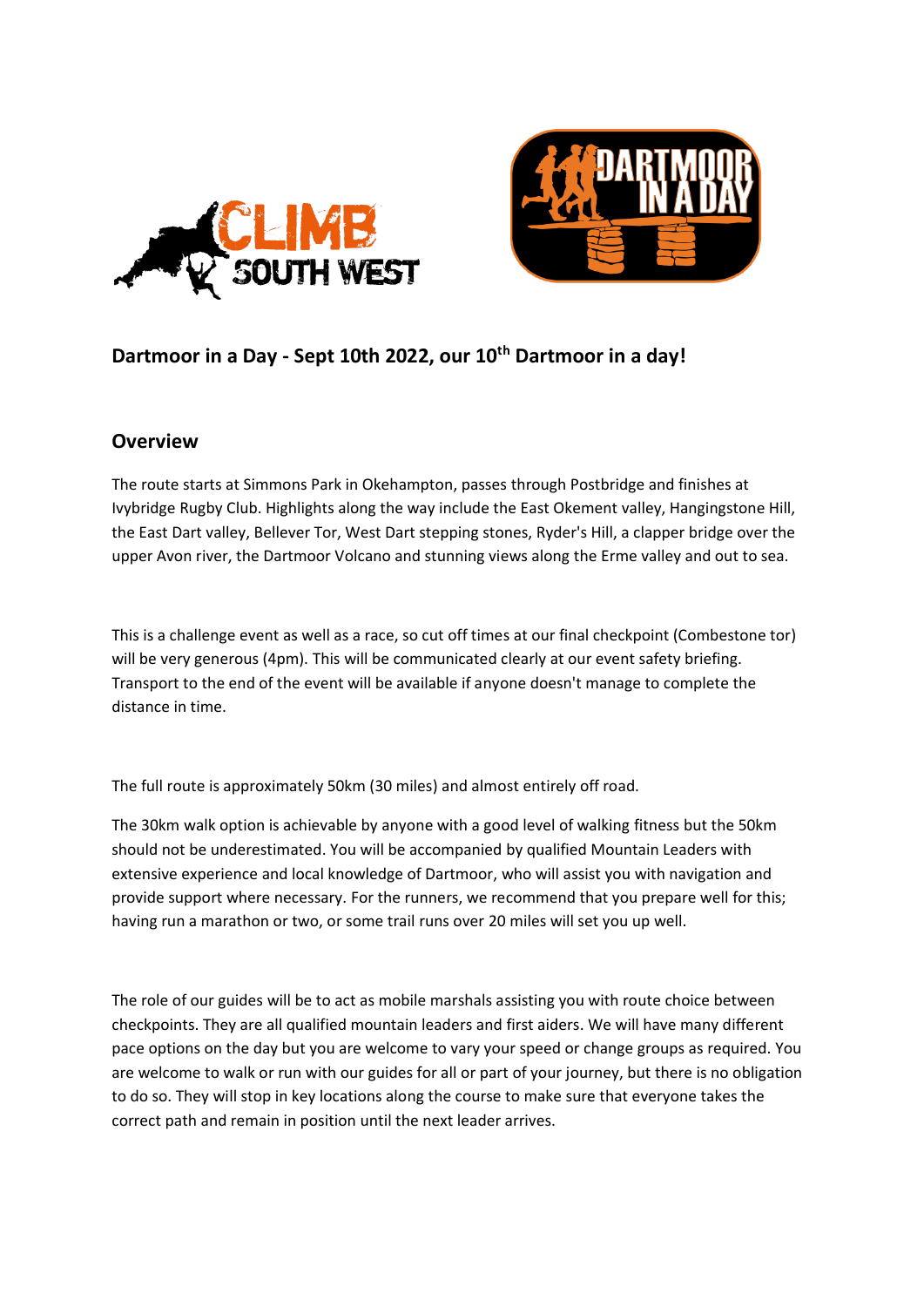There will be checkpoints at two road crossings during the route where light refreshments will be available, at Postbridge and Combestone Tor. This isn't a fully catered event but we will have a range of drinks and snacks available to supplement whatever you bring with you.

# **Map and route marking**

Much of the route is across wild areas of open moor without any way markings. In 2019, we decided to mark the whole course. For this we used small wire flags, placed the day before the event. Unfortunately, on the day of the event, some of these had been removed. Further to this, another event organiser placed their own flags for an event due to happen on the following day. This caused some confusion out on the course. Dartmoor National Park Authority have also recently changed their position on the use of these wire flags, due to concerns that they could cause harm to livestock. They wrote to all organisers of events on the moor last week, asking us not to use this type of marker for any future events. They haven't yet suggested a suitable alternative.

We have now taken to the decision to keep this event as it was originally designed; unmarked, but with navigational support from our team of qualified mountain leaders and experienced volunteers. The only markers will be in a few locations near roads, to direct you to the checkpoints and to the finish at Ivybridge Rugby Club. These will be orange correx boards with our Climb South West logo on them.

We do recommend studying the route in advance and highly recommend using Outdoor Active to track your progress. This can also be downloaded from our website.

We recommend using these alongside OL 28 Dartmoor (1:25,000) or BMC Dartmoor (1:40,000) maps. For those that would like to use GPS, you should be able to download this route and use it on your device. You could also consider downloading the Outdoor Active app and turn your Smartphone into a GPS device. Once you have downloaded the route, the app will continue to work without the need for mobile reception. It is possible to download the route "without purchasing premium map" as the basic one works fine. You can however choose to download an OS version.

The ability to navigate isn't essential for this event and, as previously mentioned, you are welcome to stay with our guides for the whole journey. If, however, you would like to learn some basic navigational skills or brush up on existing ones, please get in touch at **info@climbsouthwest.com**. We can tailor our navigation workshops for individuals or groups of walkers / runners from beginners through to advanced skills for mountainous areas.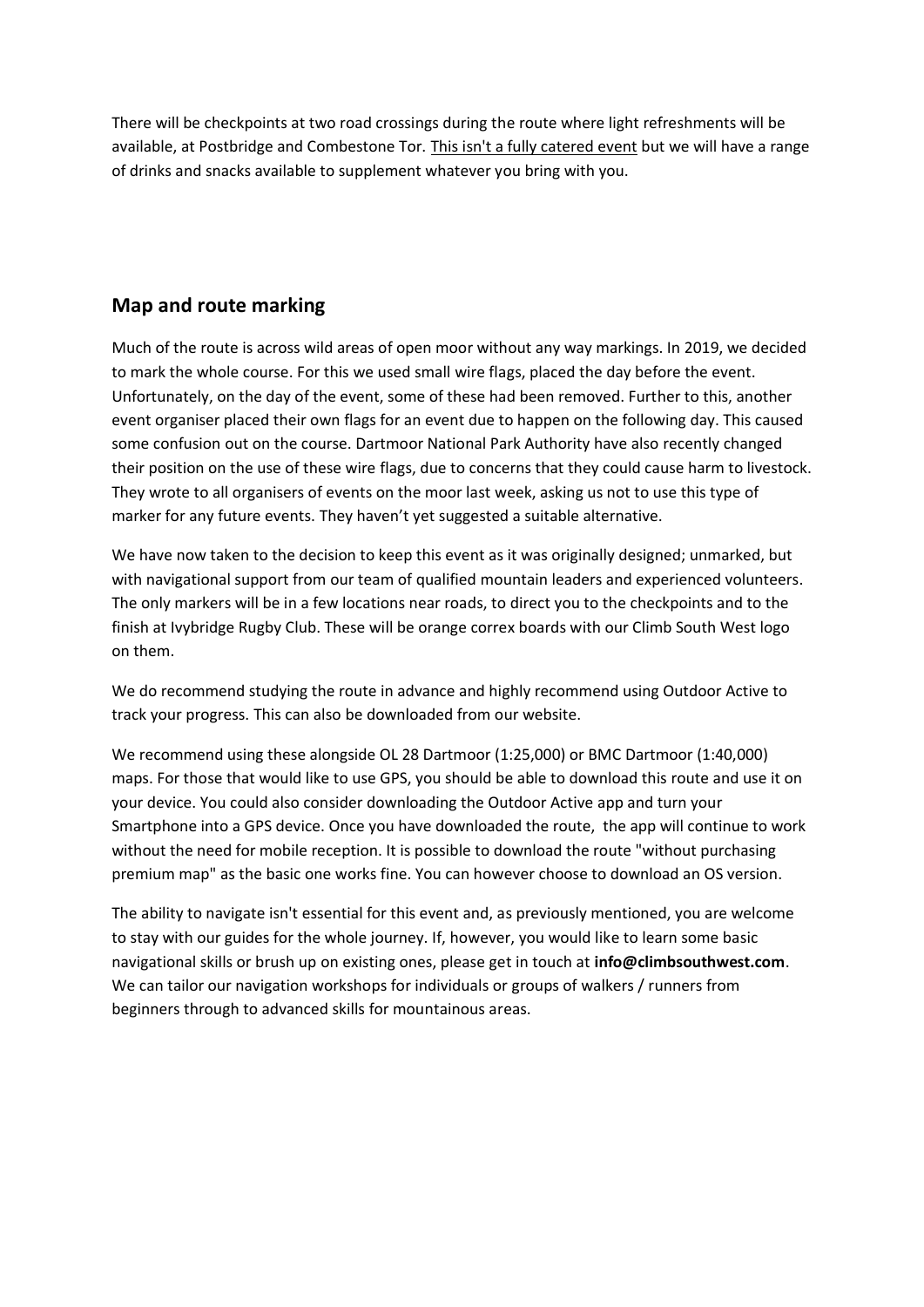## **Parking and coach arrangements**

#### **Transport to the start - Before the event**

Coaches will leave from Ivybridge Rugby Club, Cross-in-Hand, Filham, Ivybridge PL21 0LR.

<https://goo.gl/maps/SnmT9mDJp3RdmRKq6>

Car parking might be limited here on Saturday morning, due to match fixtures on the day of the event. We recommend using the free Ivybridge Railway Station car park, just a five minute walk away.

<https://goo.gl/maps/FQb26iTjc4BHb98T9>

**Please allow plenty of time to get parked and to make your way to the coach pick up location.**

**If you haven't booked a place on the coach but would like one, please find the booking form on our Dartmoor in a day website.**

# **Timings for the day**

### **50km Walk and Run**

**6am** Coach leaves Ivybridge Rugby Club

**6:30am** Registration opens at Simmons Park, Okehampton EX20 1PW

<https://goo.gl/maps/sm2FgN7tAx2kXaYH6>

**7:45am** Event safety briefing and start

**4pm** Cut off at Combestone Tor (CP2)

## **30km Walk and Run**

**9am Coach** leaves Ivybridge Rugby Club

**9:45am** Registration opens next to National Park Visitor Centre, Postbridge

<https://goo.gl/maps/1nT3FHiKuLcuByrX6>

**10:30am** Event safety briefing and start

**4pm** Cut off at Combestone Tor (CP2)

## **There is no transport back to the start after the event.**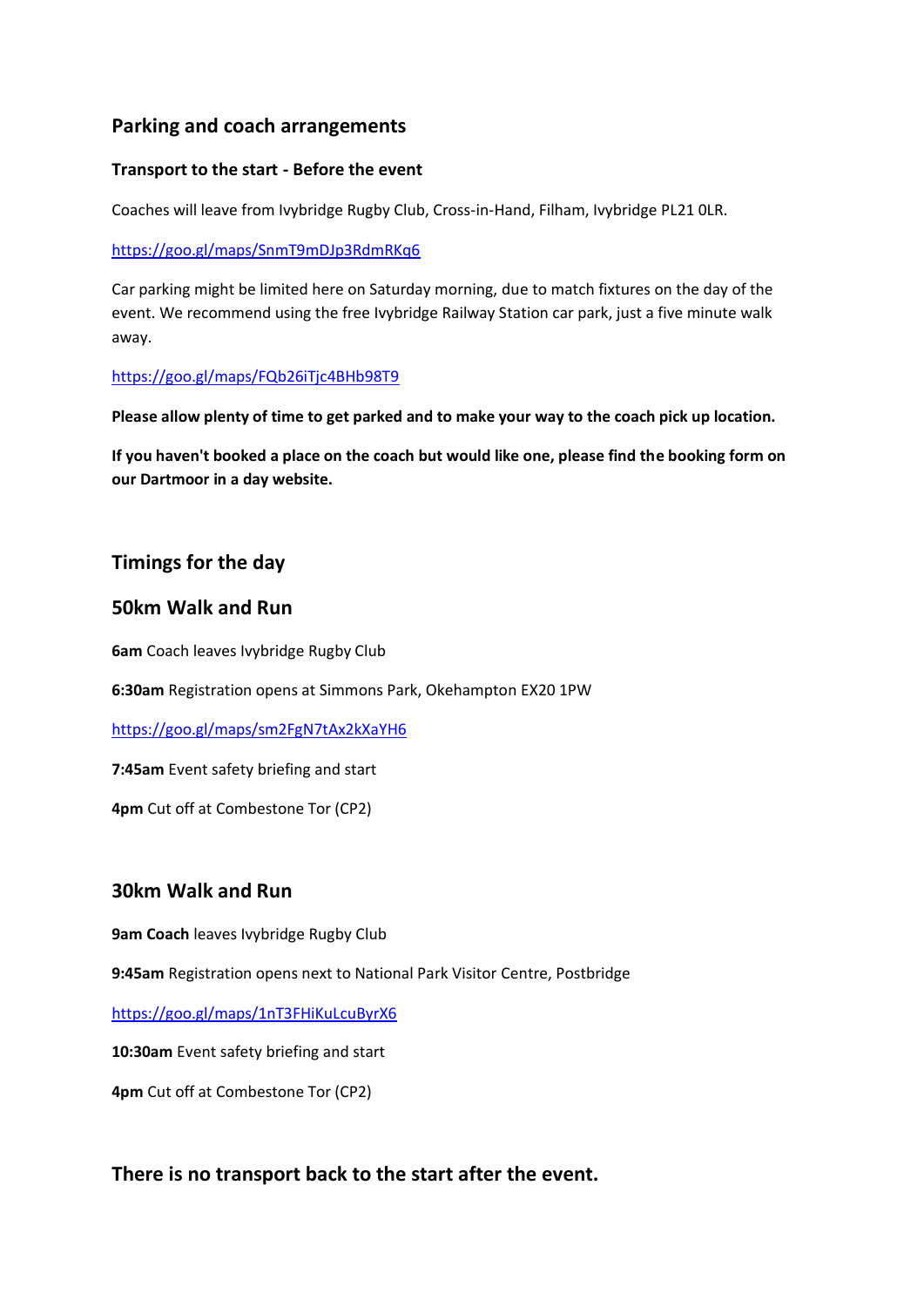### **Mandatory Kit**

- Base layer (long sleeved, thermal properties)
- Trail shoes / walking boots
- Waterproof jacket
- Mobile phone
- Rucksack or waist pack
- Hydration system (bladder or bottles, min capacity 1ltr)
- Survival bag/blanket
- Basic first aid kit (min 1 x wound dressing and selection of blister plasters)
- Headwear (eg, cap or buff)
- Whistle
- Headtorch
- Nutrition (energy foods, gels, bars, etc.)

Please make sure that you have all these items with you. This is for you your safety and there will be spot checks at the start.

**This is not an exhaustive list, but a list of essentials. Through training, we suggest that you find out what works for you in terms of additional clothing and food. Our advice is that you don't experiment with a different diet or new shoes on the day.** 

#### **Your safety**

We have experienced leaders and guides who are there to support you during the day and **two mandatory checkpoints** (Postbridge and Combestone). **You must not proceed beyond these locations without checking in with our marshals first.**

No headphones on this event please.

We have arranged for a minibus to follow the challenge. Should you fail to reach the Combestone checkpoint before 4pm, this bus can take you to Ivybridge. **It will not return to Okehampton.**

Our event mobile is **07966654867** and is for emergency use. For medical emergencies, please use 999 in the first instance and contact us after.

**Please make sure that you are well rested before continuing your journey home, or possibly stay overnight**